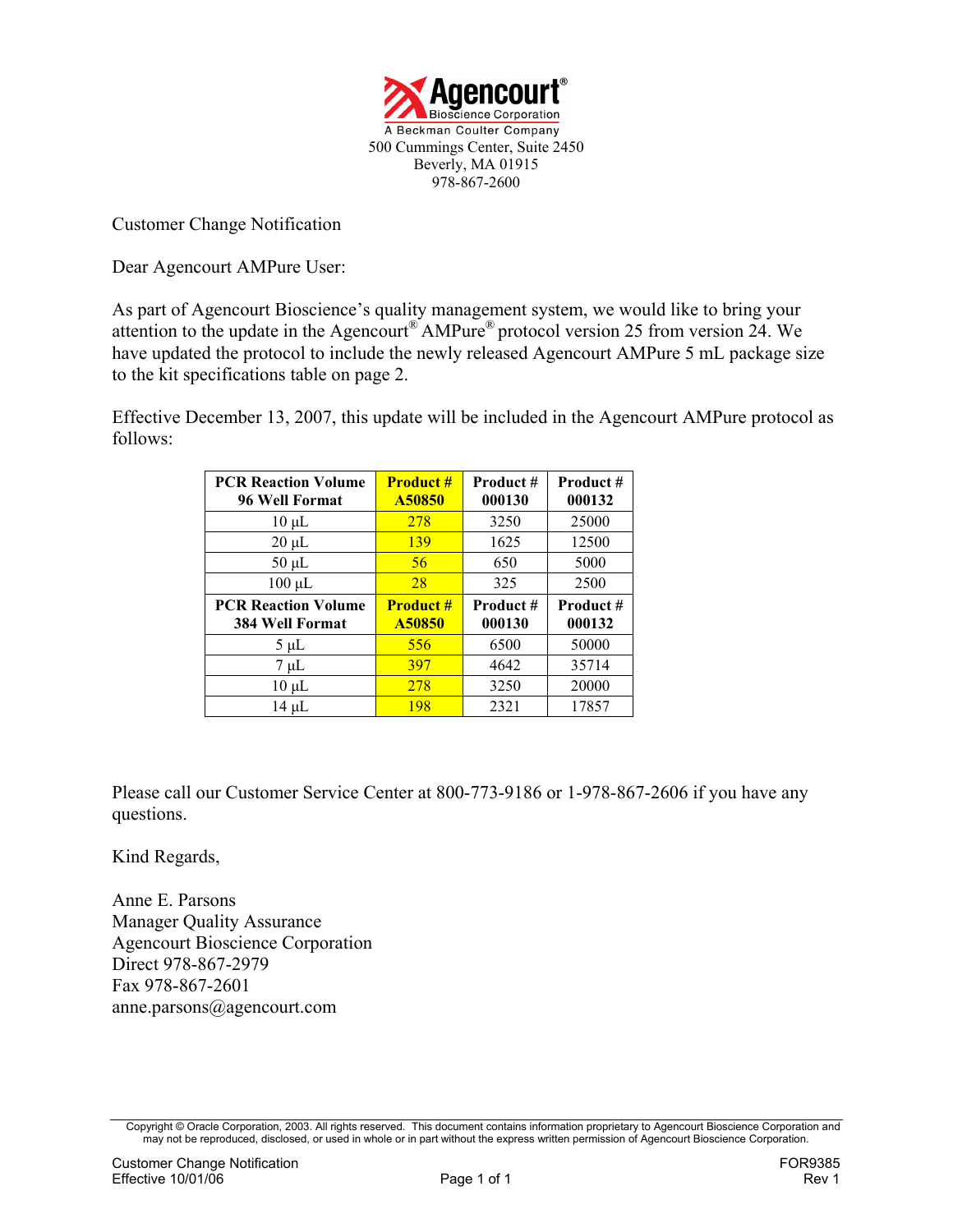# **AGENCOURT® AMPURE® PCR PURIFICATION**

*Please refer to http://www.agencourt.com/technical/ for updated protocols and refer to MSDS instructions when handling or shipping any chemical hazards. AGENCOURT AMPURE is a registered trademark of Agencourt Bioscience and is for laboratory use only.* 

#### **Agencourt AMPure PCR Purification Table of Contents**

| Introduction 1 |  |
|----------------|--|
|                |  |
|                |  |
|                |  |
|                |  |
|                |  |
|                |  |
|                |  |
|                |  |

#### **Introduction**

The Agencourt AMPure  $PCR<sup>1</sup>$  Purification system utilizes Agencourt's solid-phase paramagnetic bead technology for high-throughput purification of PCR amplicons. Agencourt AMPure utilizes an optimized buffer to selectively bind PCR amplicons 100bp and larger to paramagnetic beads. Excess oligos, nucleotides, salts, and enzymes can be removed using a simple washing procedure. The resulting purified PCR product is essentially free of contaminants and can be used in the following applications:

- Fluorescent DNA sequencing, including capillary electrophoresis
- Microarray spotting<sup>2</sup>
- $Cloning<sup>2</sup>$

1

• Primer extension genotyping

The purification procedure is highly amenable to a variety of automation platforms because it utilizes magnetic separation and requires no centrifugation or vacuum filtration. More

<sup>&</sup>lt;sup>2</sup> Please e-mail or call Agencourt support for beta protocols ( $\frac{\text{support}(a\text{agencourt.com}}{\text{agencourt.com}}$ ; 1-800-773-9186)



Agencourt Bioscience Corporation, A Beckman Coulter Company · 800-361-7780 · 978-867-2600 500 Cummings Center, Suite 2450 · Beverly, Massachusetts 01915 · www.agencourt.com

Innovate Automate

<sup>&</sup>lt;sup>1</sup> The PCR process is covered by patents owned by Roche Molecular Systems, Inc., and F. Hoffman-La Roche, Ltd.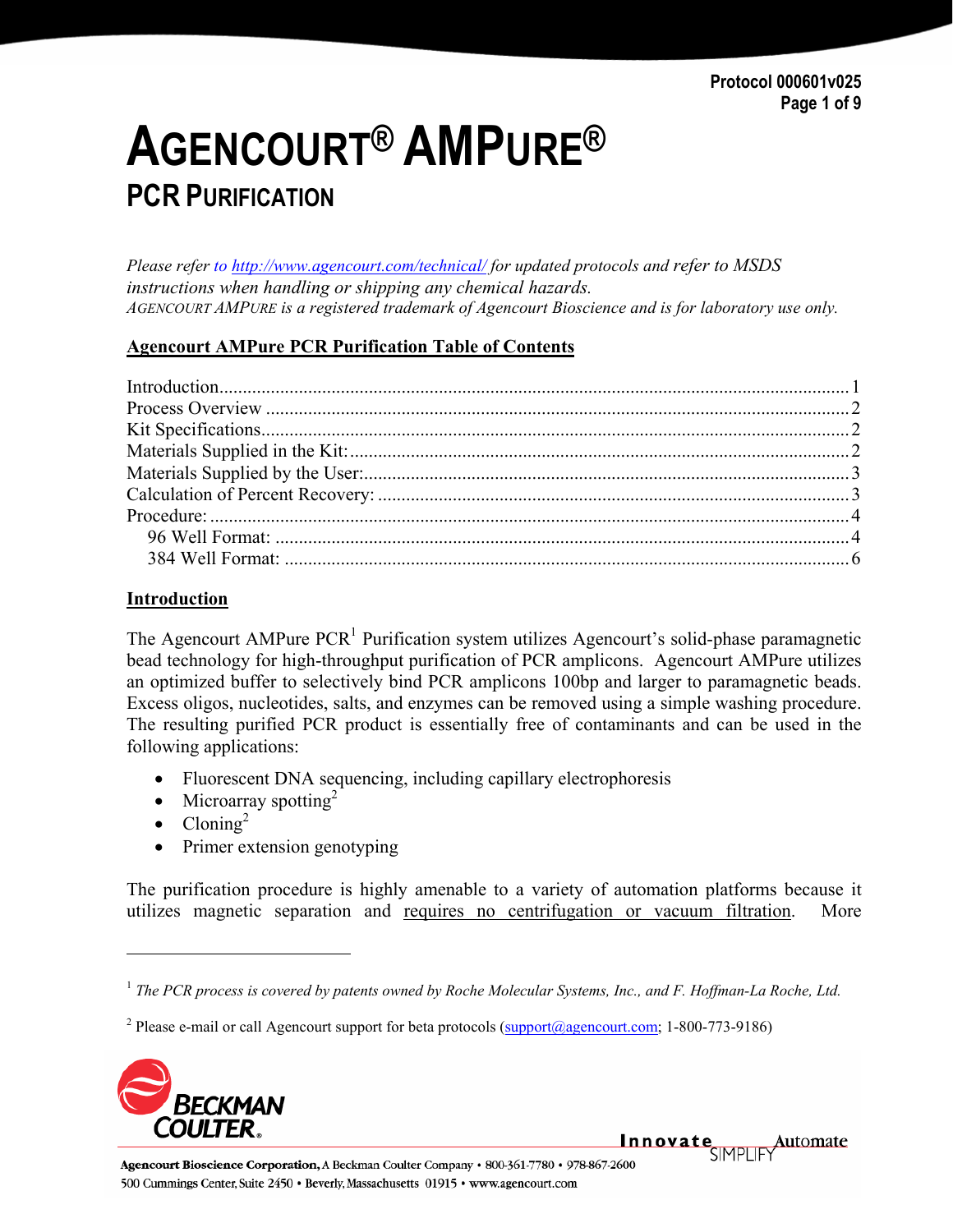information on automating the Agencourt AMPure can be found at http://www.agencourt.com/technical/reagent\_information//.

#### **Process Overview**

The Agencourt AMPure procedure is performed in three stages:

- Selective binding of PCR products to paramagnetic beads and separation of the beads with a magnetic field
- Washing the beads to remove contaminants
- Eluting the purified PCR products from the magnetic beads

#### **Kit Specifications**

The Agencourt AMPure PCR purification kit can be used in 96 and 384 well format. The following table illustrates the number of PCR reactions an Agencourt AMPure kit will purify depending on the format required by the user.

| <b>PCR Reaction Volume</b><br>96 Well Format         | Product #<br>A50850 | <b>Product</b><br>#000130 | Product#<br>000132 |
|------------------------------------------------------|---------------------|---------------------------|--------------------|
| $10 \mu L$                                           | 278                 | 3250                      | 25000              |
| $20 \mu L$                                           | 139                 | 1625                      | 12500              |
| $50 \mu L$                                           | 56                  | 650                       | 5000               |
| $100 \mu L$                                          | 28                  | 325                       | 2500               |
|                                                      |                     |                           |                    |
| <b>PCR Reaction Volume</b><br><b>384 Well Format</b> | Product #<br>A50850 | <b>Product</b><br>#000130 | Product#<br>000132 |
| $5 \mu L$                                            | 556                 | 6500                      | 50000              |
| $7 \mu L$                                            | 397                 | 4642                      | 35714              |
| $10 \mu L$                                           | 278                 | 3250                      | 20000              |

#### **Materials Supplied in the Kit:**

Agencourt AMPure Magnetic Particle Solution

- Store at 4<sup>o</sup>C upon arrival, for up to 6 months. Allow Agencourt AMPure to come to room temperature prior to use.
- Mix the reagent well before use. It should appear homogenous and consistent in color.
- DO NOT FREEZE.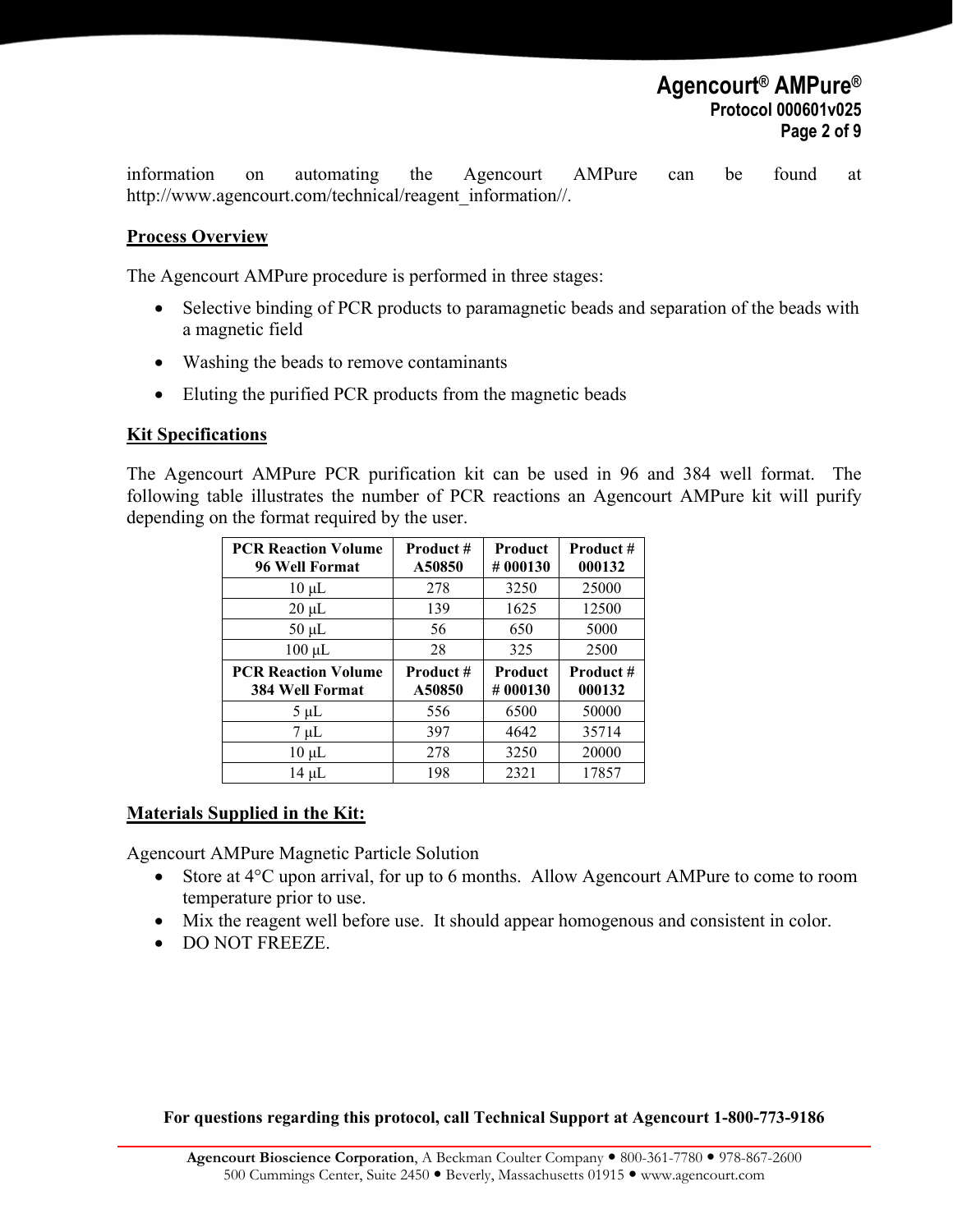#### **Materials Supplied by the User:**

*Consumables and Hardware:*

• Reaction Plate: For 96 well format: 96 well 300  $\mu$ L round bottom microtiter plate [Costar # 07-200-105; www.fishersci.com ] or 96 well cycling plate [ABgene product # AB-0800; http://www.abgene.com/]

For 384 well format: 384 well (40 µL well capacity) cycling plate [For Automation: BIO-RAD Hard-Shell™ PCR plate # HSP-3801 (http://www.biorad.com)]; [ABgene product # AB-0937 (http://www.abgene.com/)]

• Agencourt SPRIPlate® magnetic plate: For 96 well format: Agencourt SPRIPlate magnetic plate: Agencourt SPRIPlate 96R ring magnetic plate [Beckman Coulter product #A29164; Agencourt product # 000219; http://www.agencourt.com/]

For 384 well format: Agencourt SPRIPlate 384 magnetic plate [Beckman Coulter product  $\#$  A29165; Agencourt product  $\#$  000222]

- Plate Seals, adhesive or heat. [for example: ABgene product # AB-3739: http://www.abgene.com/]
- Liquid handling robotics or a multichannel hand pipette

#### *Reagents:*

- Fresh 70% ethanol (*Note: 70% ethanol is hygroscopic. Fresh 70% ethanol should be prepared for optimal results)*
- Reagent grade water, 10 mM TRIS-Acetate, pH 8.0, or TE Buffer [10 mM Tris-Acetate pH 8.0, 1 mM EDTA] for DNA elution

#### **Calculation of Percent Recovery:**

To gauge percent recovery, analysis of the samples pre-purification and post-purification is necessary. For this process, Agencourt recommends either PicoGreen<sup>3</sup> assay or visualization on agarose gel. Spectrophotometric analysis using Optical Density (OD) at 260 nm is discouraged.

<sup>1</sup> <sup>3</sup> *PicoGreen is available from Molecular Probes® http://www.probes.com/*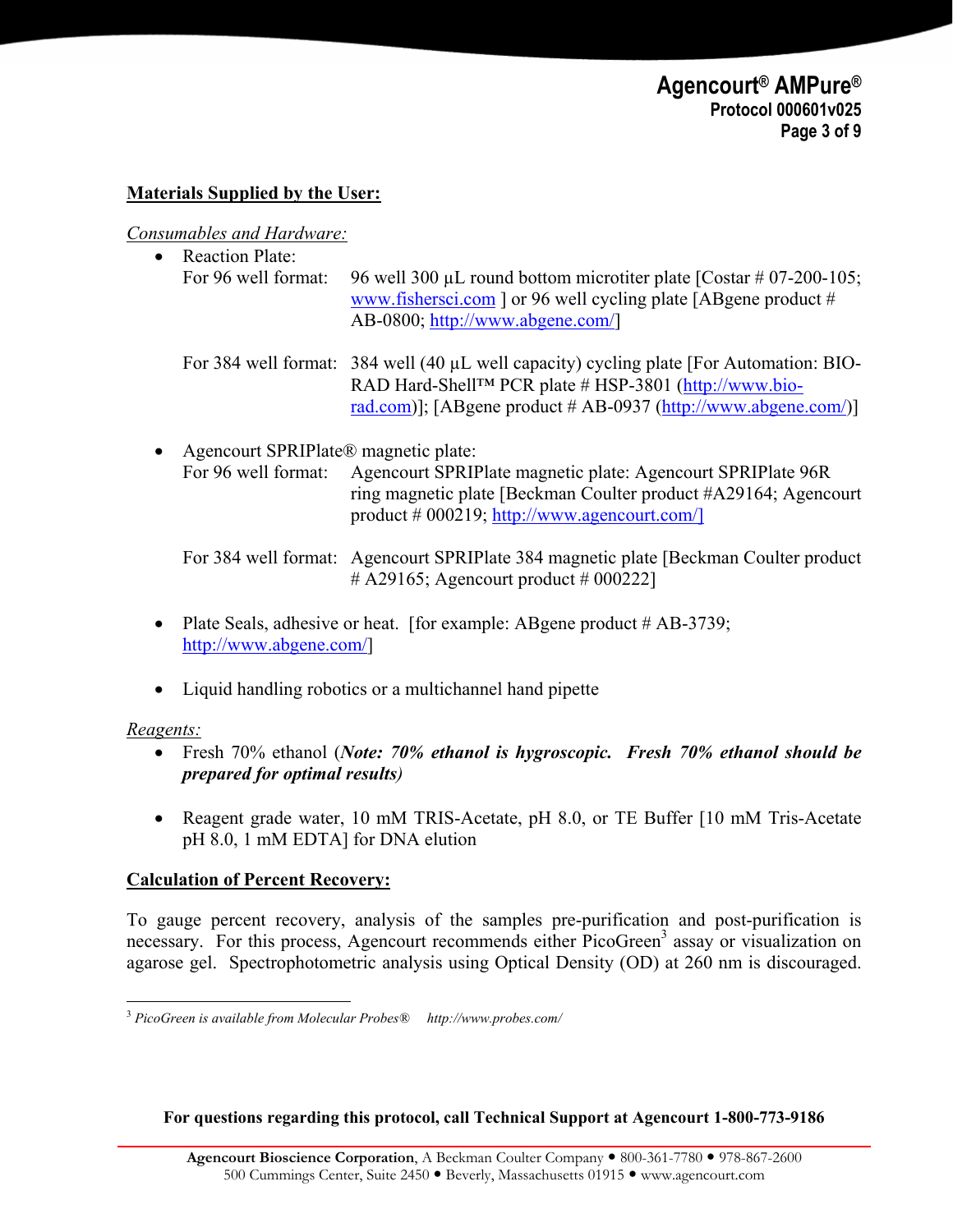## **Agencourt® AMPure® Protocol 000601v025 Page 4 of 9**

At 260 nm both single and double-stranded nucleic acids will contribute to the overall absorbance reading. For the pre-purification sample, single-stranded PCR primers and dNTPs will contribute to the initial absorbance and give a falsely inflated reading of the quantity of PCR product. By contrast, the PicoGreen assay uses an intercalating dye to specifically quantitate only doublestranded DNA. When taking a PicoGreen reading pre-purification, PCR primers and dNTPs will not falsely inflate the reading. This enables a more accurate quantitation of recovery. In addition to PicoGreen readings visualization of the sample pre- and post-purification on agarose gel with ethidium bromide is recommended, but will give a more subjective quantitation. For most accurate results, run both pre- and post-purified samples on the same gel to minimize differences in electrophoresis parameters and imaging processes.

#### **Procedure:**

#### **96 Well Format:**

#### **1. Determine whether or not a plate transfer is necessary.**

If the PCR reaction volume \* 2.8 exceeds the volume of the PCR plate, a transfer to a 300 µL round bottom plate is required. Agencourt recommends the Costar 3795 plate to work with the Agencourt AMPure kit, because the Agencourt SPRIPlate 96R was designed specifically for the Costar plate. The PCR Reactions can be set up in polypropylene PCR/thermal cycling plates. The cleanup reaction can be performed in the same plate, if the volume of the PCR reaction is below 71  $\mu$ L. A 300  $\mu$ l plate will hold up to 105  $\mu$ L of sample and 189  $\mu$ L of Agencourt AMPure.

*2.* **Gently shake the Agencourt AMPure bottle to resuspend any magnetic particles that may have settled. Add Agencourt AMPure according to PCR reaction volume chart below:**

| PCR Reaction Volume $(\mu L)$ | Agencourt AMPure Volume (µL) |
|-------------------------------|------------------------------|
| 10                            | 18                           |
| 20                            | 36                           |
| 50                            | 90                           |
| 100                           | 180                          |

The volume of Agencourt AMPure for a given reaction can be derived from the following equation: (Volume of Agencourt AMPure per reaction) = 1.8 x (Reaction Volume)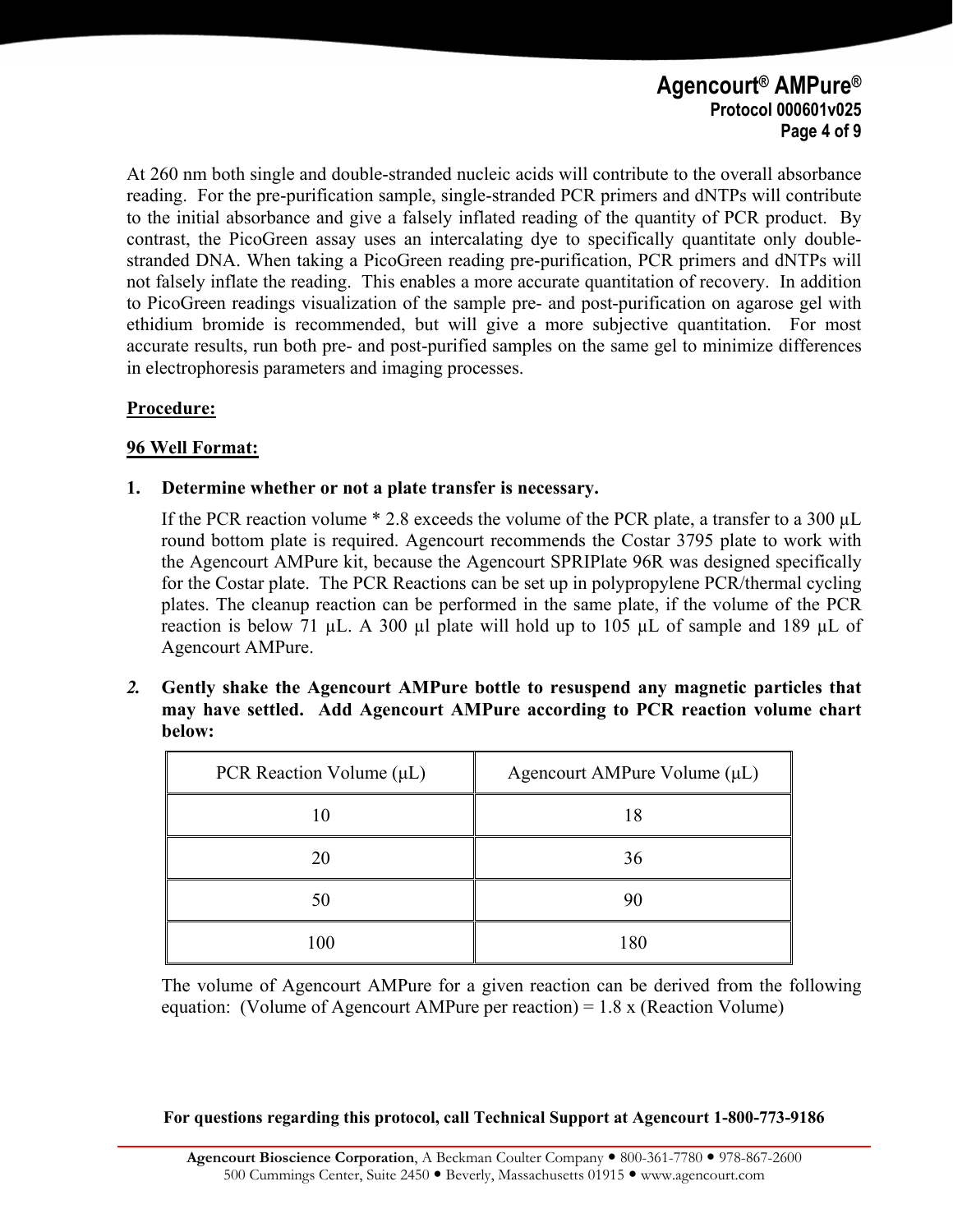#### **3. Mix the Agencourt AMPure and PCR reaction thoroughly by pipette mixing 10 times or vortexing for 30 seconds.**

This step binds PCR products 100bp and larger to the magnetic beads. Pipette mixing is preferable as it tends to be more reproducible. If vortexing is used, it is recommended to seal the plate with a plate seal before vortexing. The color of the mixture should appear homogenous after mixing. Let the mixed samples incubate for 3 -5 minutes at room temperature for maximum recovery (optional). This is strongly recommended for reactions 50 µl and larger.

#### **4. Place the reaction plate on an Agencourt SPRIPlate 96R for 5 - 10 minutes to separate beads from solution.**

The separation time is dependent on the size of the reaction. Wait for the solution to clear before proceeding to the next step.

**5. Aspirate the cleared solution from the reaction plate and discard.** 

This step must be performed while the reaction plate is situated on the Agencourt SPRIPlate 96R. Do not disturb the ring of separated magnetic beads.

#### **6. Dispense 200 µL of 70% ethanol to each well of the reaction plate and incubate for 30 seconds at room temperature. Aspirate out the ethanol and discard. Repeat for a total of two washes.**

It is important to perform these steps with the reaction plate situated on an Agencourt SPRIPlate 96R. Do not disturb the separated magnetic beads. Be sure to remove all of the ethanol from the bottom of the well as it may contain residual contaminants. The ethanol can also be discarded by inverting the plate to decant, but this must be done while the plate is situated on the Agencourt SPRIPlate 96R.

#### **7. Place the reaction plate on bench top to air-dry. Be sure to allow the plate to dry completely.**

The plate should be left to air-dry for 10-20 minutes on a bench top to allow complete evaporation of residual ethanol. Longer drying times may be required for microarraying. Alternatively the plate can be incubated at 37°C for faster evaporation. If the samples will be used immediately, proceed to Step 8 for elution. If the samples will not be used immediately, the dried plate may be sealed and stored at 4°C or -20°C.

#### **8. Add 40 µL of elution buffer (diH2O,TRIS-Acetate, or TE) to each well of the reaction plate and seal to vortex 30 seconds or pipette mix 10 times.**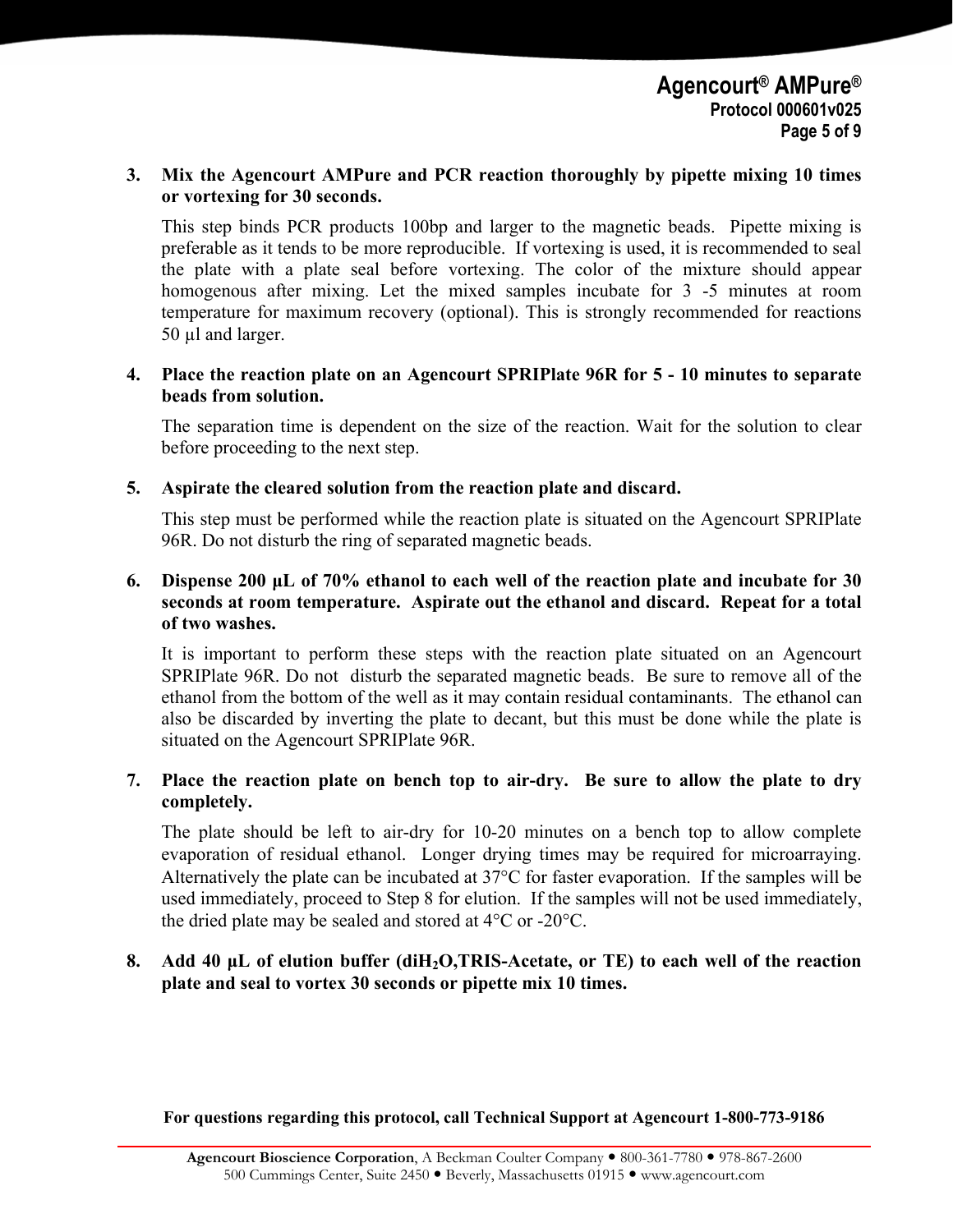The liquid level will be high enough to contact the magnetic beads at a 40  $\mu$ l elution volume. A greater volume of elution buffer can be used, but using less than 40 µL will require extra vortexing (to ensure the liquid comes into contact with the beads) and may not be sufficient to fully elute all of the product. 10 mM Tris-Acetate pH 8.0 (recommended), reagent grade water, or TE buffer may be used for the elution. Recommended elution conditions are sealing and vortexing for 30 seconds or 10 pipette mixes. Elution is quite rapid and it is not necessary for the beads to go back into solution for complete elution to occur.

When setting up downstream reactions, pipette the DNA from the plate while it is situated on the Agencourt SPRIPlate96R. This will prevent bead carry over (however, the beads do not inhibit thermal cycling reactions). For long term freezer storage, Agencourt recommends transferring Agencourt AMPure purified samples into a new plate away from the magnetic particles.

#### **384 Well Format:**

#### **1. Transfer the PCR reactions into a 384 well skirted PCR plate.**

For automation, Agencourt strongly recommends the BIO-RAD Hard-Shell PCR plate (HSP-3801). The design of this plate virtually eliminates warping caused by thermal cycling, making it easier for robotic systems to move the plates on and off of the Agencourt SPRIPlate384 magnet. Other 384 well plates are compatible with the magnet (for example ABGene AB-0937), but will require manual intervention to move the plates on and off the Agencourt SPRIPlate384.

**2. Gently shake the Agencourt AMPure bottle to resuspend any magnetic particles that may have settled. Add Agencourt AMPure according to the following PCR reaction volume chart:** 

| PCR Reaction Volume (µL) | <b>Agencourt AMPure Volume (µL)</b> |
|--------------------------|-------------------------------------|
|                          |                                     |
|                          |                                     |
|                          |                                     |
|                          |                                     |

The volume of Agencourt AMPure for a given reaction can be derived from the following equation: (Volume of Agencourt AMPure per reaction) = 1.8 x (Reaction Volume)

**Note: Due to the total volume of PCR reaction plus Agencourt AMPure, it is not possible to purify PCR reactions larger than 14 µL within the well of 384 well plates (14 µL reaction + 25 µL Agencourt AMPure = 39 µL).**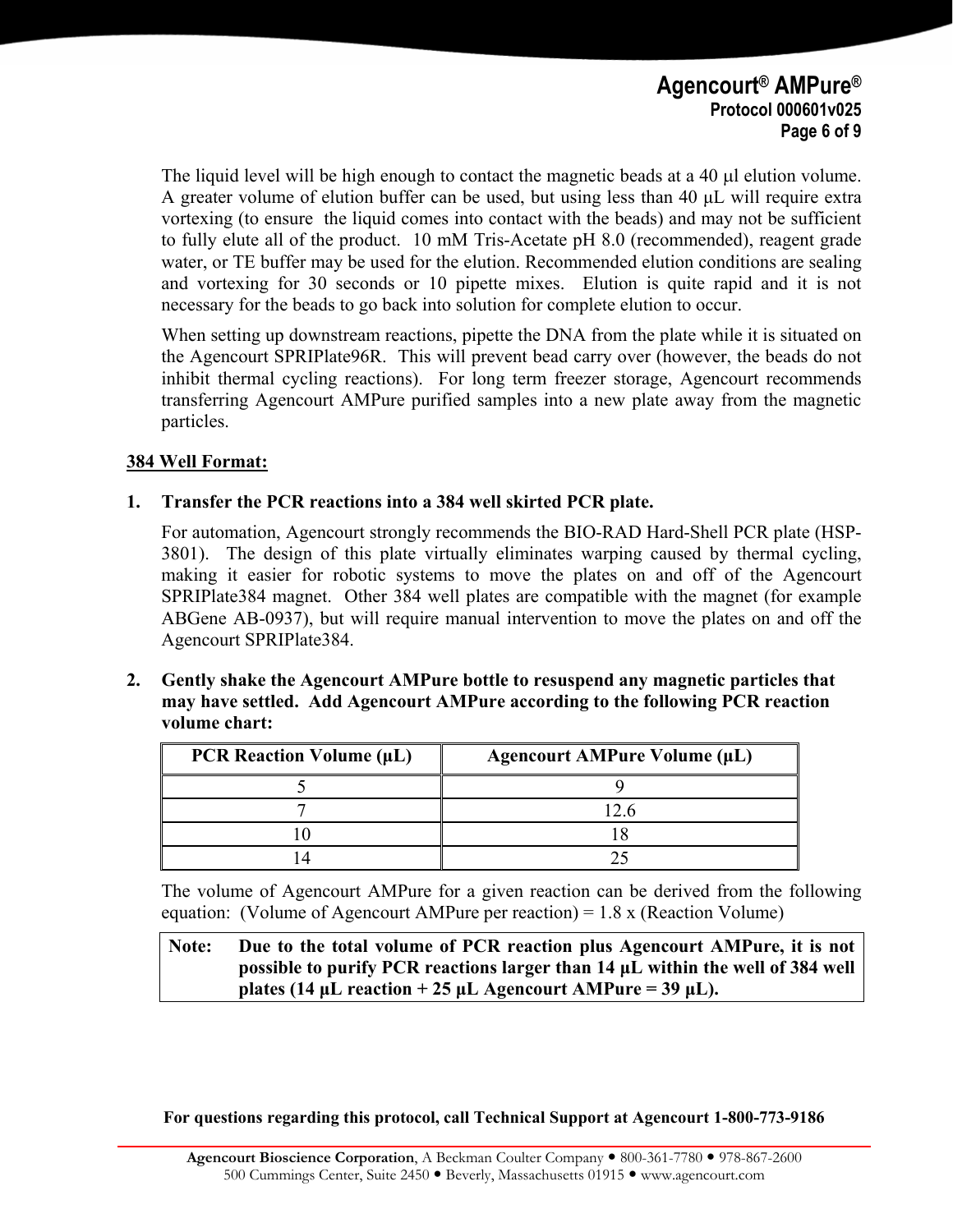#### **3. Mix the Agencourt AMPure and PCR reaction thoroughly.**

For maximum binding and recovery the plate must be off the magnet plate. Pipette mix 15 times. The color of the mixture should appear homogenous after mixing. This step binds PCR products 100 bp and larger to the magnetic beads.

#### **4. Place the reaction plate onto an Agencourt SPRIPlate384 for 3 -5 minutes to separate the beads from solution.**

The solution should be clear before proceeding to the next step.

#### **5. Aspirate the cleared solution from the reaction plate and discard.**

This step should be performed while the purification plate is situated on the Agencourt SPRIPlate384. Do not touch the magnetic beads, which have formed a spot on the side of the well.

#### **6. Dispense 30 µL of 70% ethanol wash solution to each well of the reaction plate and incubate for 30 seconds at room temperature. Aspirate the ethanol out and discard. Repeat for a total of two washes.**

It is important to perform these steps with the reaction plate situated on an Agencourt SPRIPlate384. Do not disturb the separated magnetic beads. Be sure to remove all of the ethanol from the bottom of the well as it may contain residual contaminants.

#### **7. Place the reaction plate on the bench top to air-dry. Be sure to allow the plate to dry completely.**

The plate should be left to air-dry for 10-20 minutes on a bench top to allow residual ethanol to evaporate completely. Alternatively, the plate can be incubated at 37°C for faster evaporation. If the samples will not be used immediately, the dried plate should be sealed and stored at 4°C or -20°C.

#### **8. Add 30 µL of elution buffer (diH2O, TRIS-Acetate, or TE) to each well of the reaction plate and shake.**

A 30 µL elution volume will ensure the liquid level will be high enough to contact the magnetic beads. A greater volume of elution buffer can be used, but using less than 15 µL requires extra vortexing (to ensure the liquid comes into contact with the beads) and may not fully elute the entire product. 10 mM Tris-Acetate pH 8.0 (recommended), reagent grade water, or TE buffer may be used for the elution. The recommended elution conditions are 10 pipette mixes or vortexing the sealed plate for 30 seconds. Elution is rapid and it is not necessary for the beads to go back into solution for complete elution.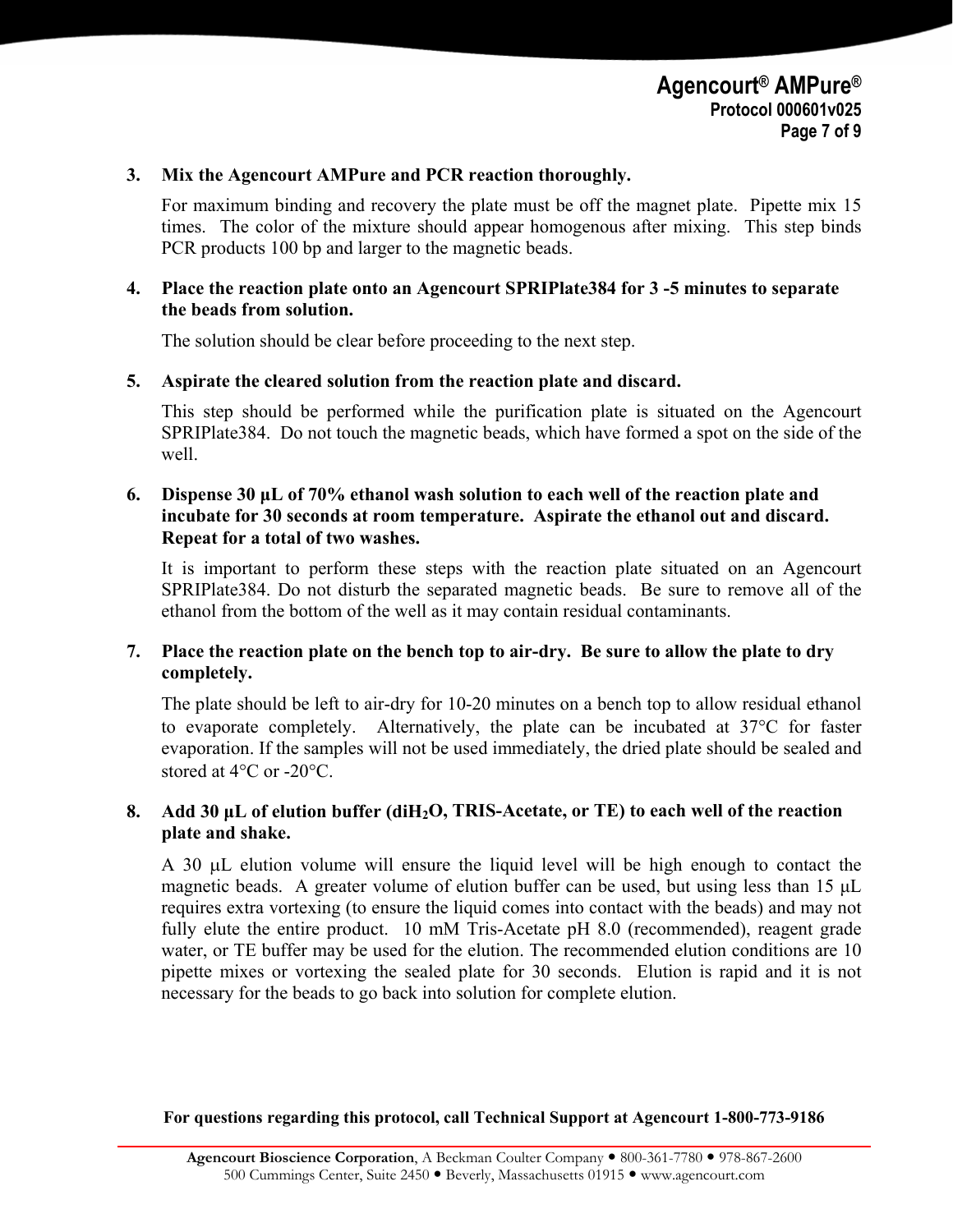#### **Agencourt® AMPure® Protocol 000601v025 Page 8 of 9**

When setting up downstream reactions, pipette the DNA from the plate while it is situated on the Agencourt SPRIPlate384. This will prevent bead carry over (however, beads will not inhibit thermal cycling reactions). For long term freezer storage, Agencourt recommends transferring Agencourt AMPure purified samples into a new plate to prevent beads from shattering.

#### **LIMITED USE LABEL LICENSE**

This product is covered by at least one or more claims of US patents Nos. 5,898,071, 5,705,628, and/or 6,534,262, which are exclusively licensed to Agencourt Bioscience Corporation. This product is sold strictly for the use of the buyer and the buyer is not authorized to transfer this product [or any materials made using this product] to any third party.

© 2006 Agencourt Bioscience Corp. All rights reserved.